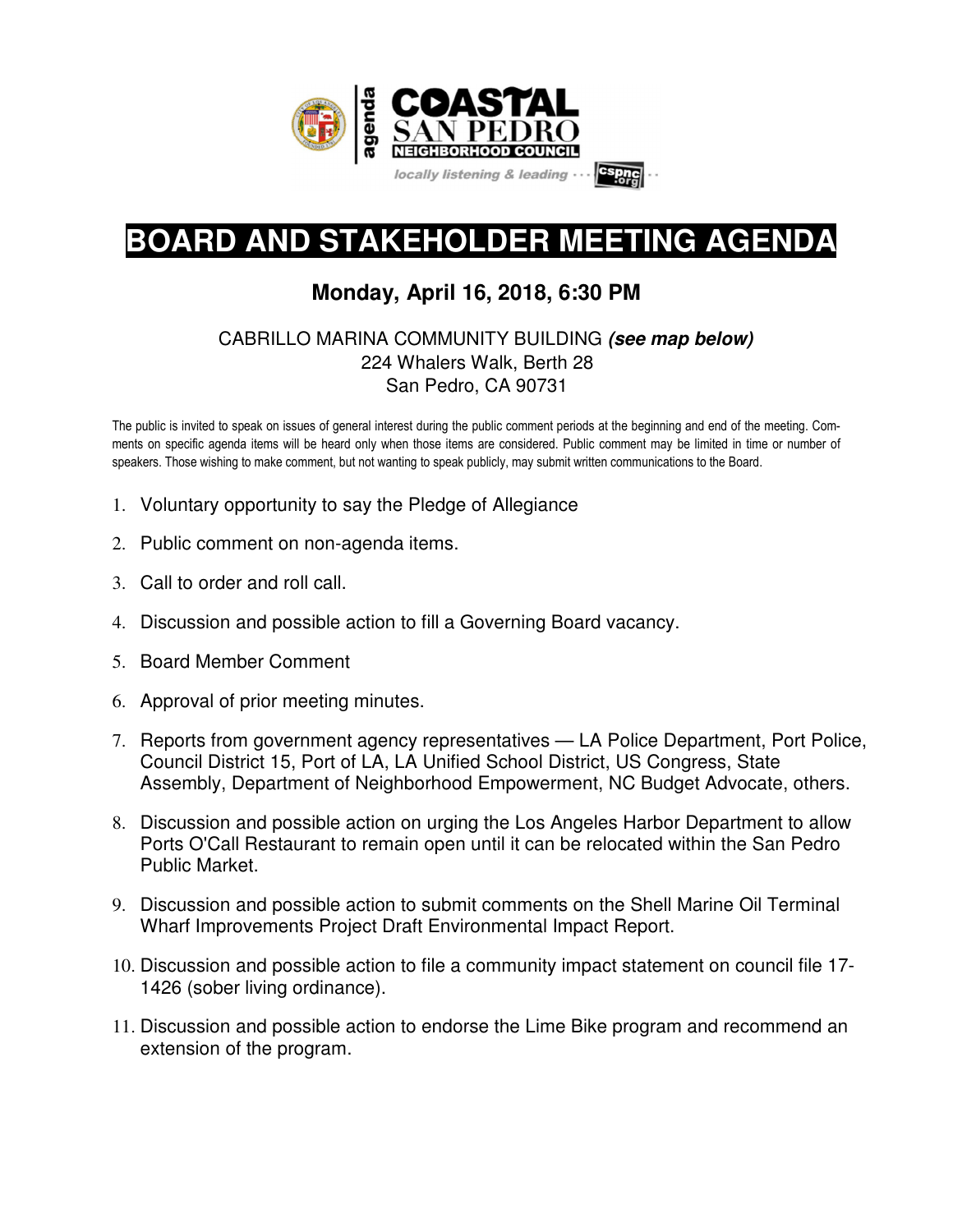- 12. Treasurer's Report
	- a. Report on Treasurer status
	- b. Monthly Expenditure Reports
	- c. Expenses
	- d. Funding Requests
- 13. The Coastal San Pedro Neighborhood Council re-allocates funds for the current fiscal year budget as follows: \$6,900 from elections to neighborhood purpose grants; \$2,400 from outreach to neighborhood purpose grants; and \$5,950 from operations to neighborhood purpose grants.
- 14. Possible discussion and approval to award Neighborhood Purpose Grants in the following amounts and to the following organizations:
	- a. Clean San Pedro in the amount of \$1,500.
	- b. Harbor Interfaith Services in the amount of \$5,000.
	- c. Los Angeles Department of Recreation and Parks in the amount of \$5,000.
	- d. Marine Mammal Care Center in the amount of \$5,000.
	- e. San Pedro Art Association in the amount of \$3,000.
- 15. Possible discussion and action to appoint an alternate second signer.
- 16. Possible discussion and action to authorize an expenditure of \$250 to the Congress of Neighborhood Councils.
- 17. Possible discussion and action to authorize an expenditure of \$250 to Los Angeles Budget Advocates fund.
- 18. Possible discussion and action to urge the Los Angeles Emergency Management Department to add four additional staff positions for the Emergency Management for the purpose of public education and outreach.
- 19. Possible discussion and action to urge the Los Angeles Department of Neighborhood Empowerment to add two additional staff positions for the purpose of public education and outreach of emergency preparedness.
- 20. Possible adoption of the following resolution: Be it resolved that the Coastal San Pedro Neighborhood Council calls on the City of Los Angeles to increase the number of CERT training personal to 16. Be it further resolved that the Coastal San Pedro Neighborhood Council file this resolution as an community impact statement on the city budget.
- 21. Appointments of other committee members, committee officers, and other Board representatives.
- 22. Announcements